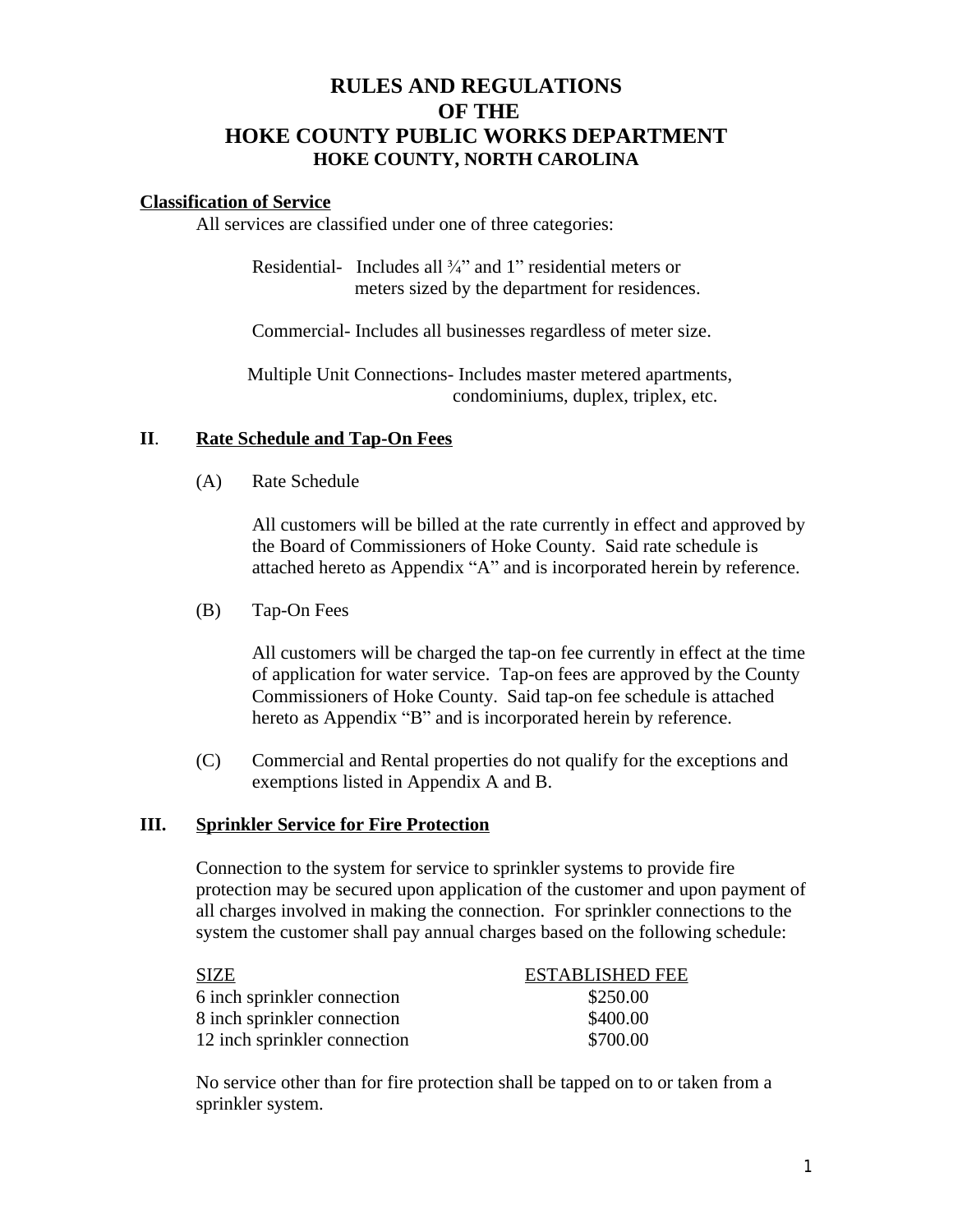#### **IV**. **Multiple Unit Connections**

General practice dictates one meter per living unit and water is used for that unit only. Specifically,

Single Family Homes (One living unit per structure):

One meter per living unit.

Duplexes/Apartments (Two or more living units per structure):

One meter per living unit. Meters shall be placed closely together and each meter will represent a separate and individual account.

Subdivisions (Two or more residences within a developed project):

One meter per living unit. Plans must be submitted to the county for approval and must be shown to be compatible with the plans for the ultimate development of the County. (See section XIII-Extensions)

Mobile Home Parks:

Park owners have two options:

- a. Trailers will not be individually metered and billed. County will install a meter (size to be determined by Park Owner and Utilities Director) at street. County will read meter and bill accordingly. Park Owner will be responsible for lines, maintenance, and consumption on owner's side of the meter.
- b. Trailers may be individually metered and must follow the same criteria as subdivisions. See Section XIII-Extensions.

Multiple use of a meter will not be allowed except where a customer shall make a special application for permit for such installation and each such permit shall be subject to review and approval by the Utilities Director and the County Manager. The County reserves the right to size the meter for multiple unit connections.

Upon approval of a special permit for a multiple unit connection, the owner of the property shall assume full responsibility for all water passing through the metered connection and shall pay for it on the established rate schedule plus the fixed minimum rate per month for each unit connected to the meter beyond the initial or first unit connected thereto.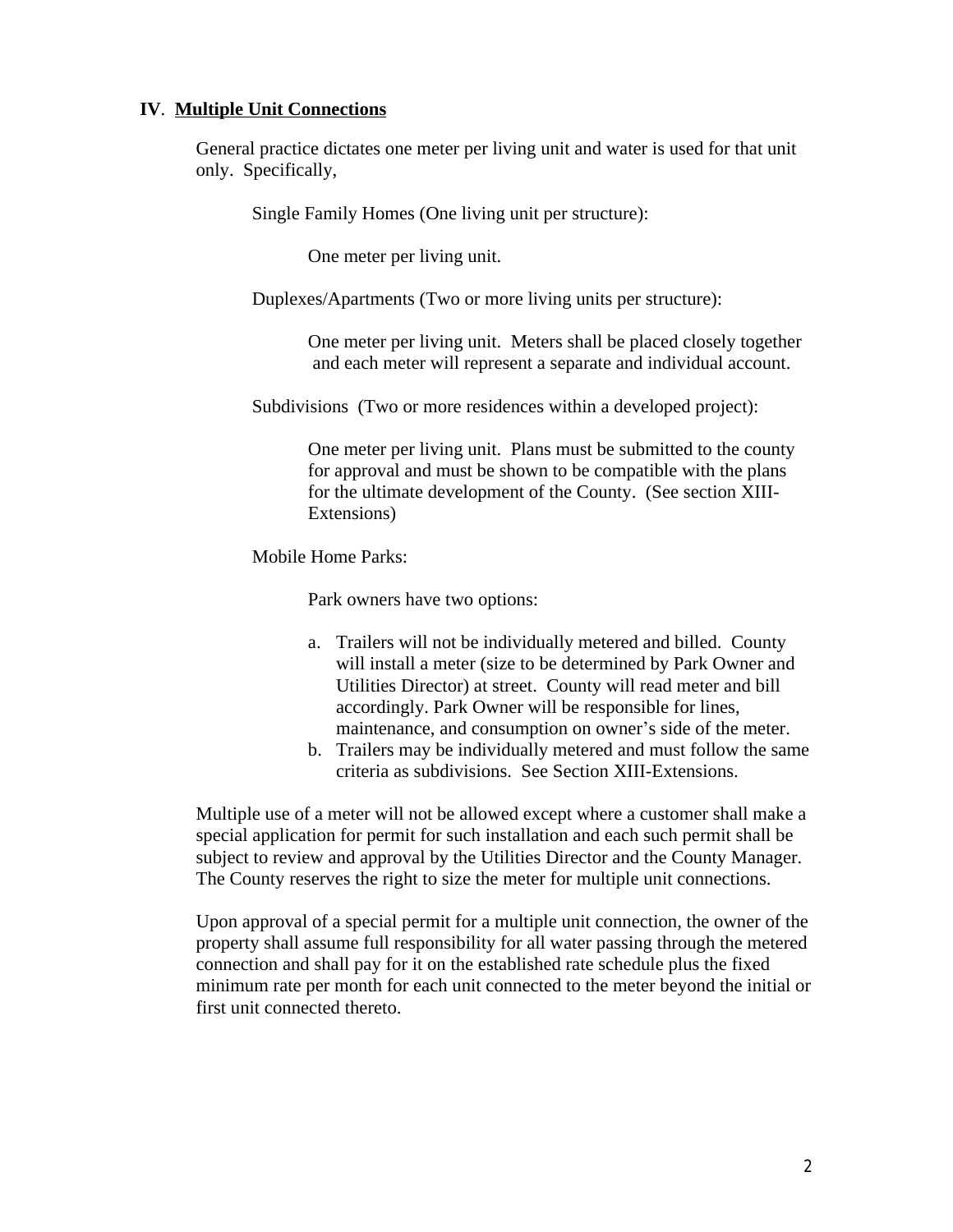### **V. Application for Services**

Customers may make application for service in person at the Hoke County Water Department.

Service will be supplied only to those who provide proper documentation, pay all applicable fees, execute a Water User Agreement, and make the deposit required.

Hoke County may reject any application for service when the applicant is delinquent in payment of bills incurred for service previously supplied at any location. (All outstanding balances, including late fees and reconnect fees must be paid in full.)

Hoke County may reject any application for service not available under a standard rate or which may affect the supply of service to other customers or for other good and sufficient reasons, in such case the tap-on fee will be refunded.

#### **VI. Deposit**

Effective February 4, 2005, all residential water only customers will be required to make a minimum cash deposit of \$100.00. All residential water and sewer customers will be required to make a minimum cash deposit of \$150.00.

Effective February 4, 2005, all commercial water only customers will be required to make a cash deposit equal to the value of three months estimated usage of water, but not less than \$100.00. Commercial water and sewer customers will be required to make a cash deposit equal to the value of three months estimated usage of water and sewer, but not less than \$150.00.

The individual, partnership and/or corporation in whose name the deposit is made shall be responsible for all bills incurred in connection with the service furnished.

The deposit shall be held in a trust account and the customer shall not be entitled to any interest earnings upon refund of the deposit.

A separate deposit is required for each meter installed. The deposit receipt is not negotiable and can be redeemed only at the County Office.

Upon request for refund, the applicant may be required to provide the deposit receipt properly endorsed. No refunds will be authorized without request for discontinuance of service and all bills are paid for consumption through date of discontinuance.

Relocation to a new property within the Hoke County Water and Sewer Service District by an existing customer shall not be considered a discontinuation of service. In the event of a re-location, a customer with a good credit history shall have his or her original deposit transferred to the new account. At that point the customer will be billed within the next billing cycle schedule established by the department and the bill will include both the bill representing the ending balance on the original account and the bill representing the balance on the new account.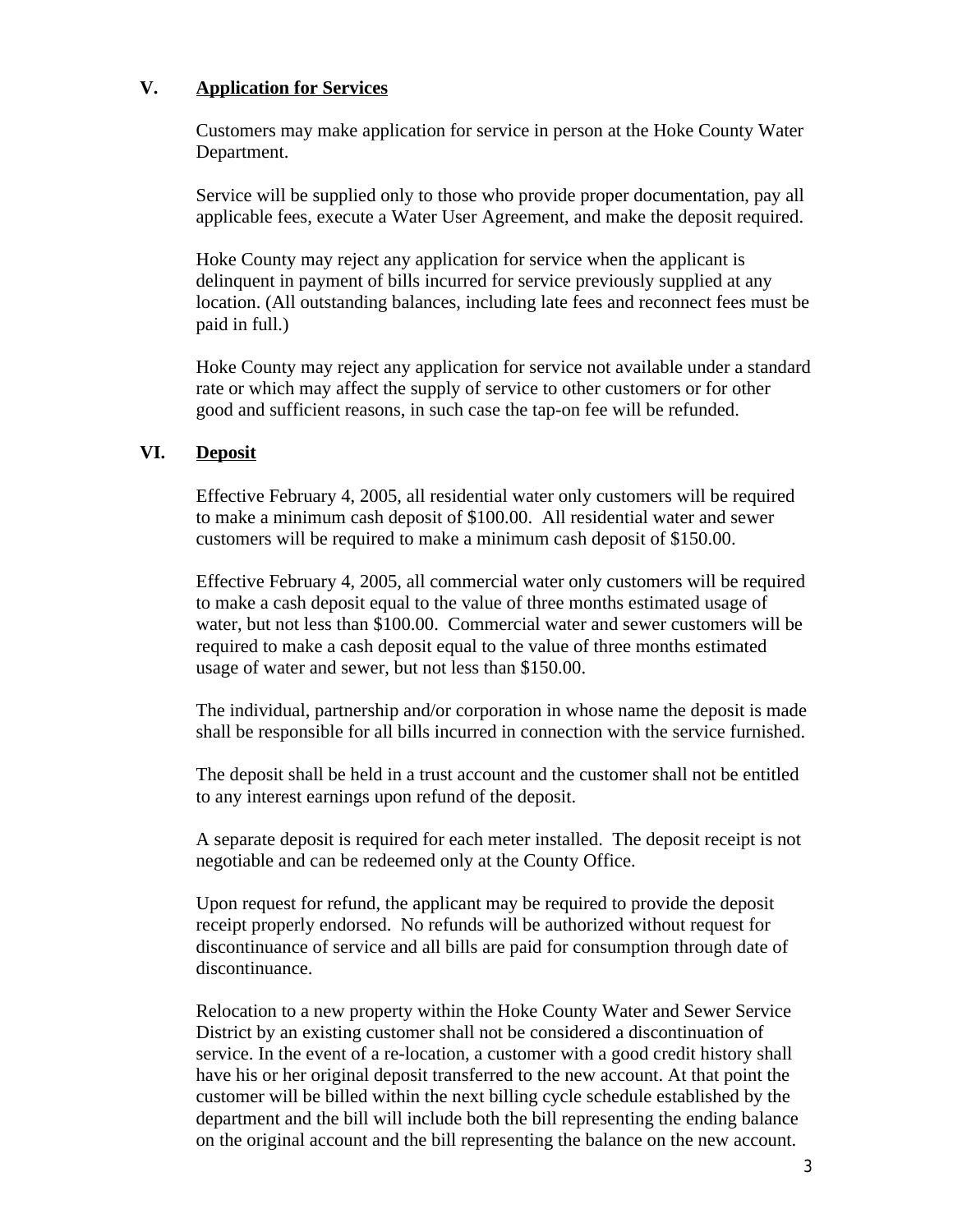In the event the customer relocates from a property with water service only to a property with water and sewer service the customer shall pay an additional \$50.00 sewer deposit. In the event a customer relocates from a property with water and sewer services to a property with water only, the department shall refund the portion of the deposit designated for sewer. In the event that a customer with a poor credit history and an outstanding overdue balance relocates, the customer will be required to pay the outstanding overdue balance and any additional deposits or fees established herein.

#### **VII. Initial or Minimum Charge**

The initial or minimum charge, as provided in the rate schedule, shall be made for each meter installed, regardless of location. Each meter requires a separate account, and each account shall cover a separate and individual meter.

Water furnished for a given installation shall be used for that installation only. Each customer's service must be separately metered at a single delivery and metering point. Each commercial unit, and each share-room or stall used for businesses purposes shall have a separate meter.

All commercial use, including share-rooms and stalls for business purposes, shall be metered separately from any residential use, and vice-versa, whether now in service or to be installed in the future.

### **VIII. Meter Reading-Billing-Collecting**

Meters will be read and bills rendered as follows:

Meters will be read once per month and bills mailed once per month; but the County reserves the right to vary the dates or length of period covered, temporarily or permanently if necessary or desirable.

Bills for water will be figured in accordance with the County's published rate schedule then in effect and will be based on the amount consumed for the period by the meter readings.

Charge for service commences when meter is installed and the County's connection made, whether used or not. If not used, the customer will be charged the minimum rate for a period of twelve (12) months.

Readings from different meters will not be combined for billing, irrespective of the fact that said meters may be for the same or different premises, or for the same or different customer, or for the same or different services.

Bills are due when rendered and become delinquent 28 days thereafter, whereupon the late penalty currently in effect will be added to the account. If bill is not paid within 42 days from date rendered, the Water Department may discontinue service.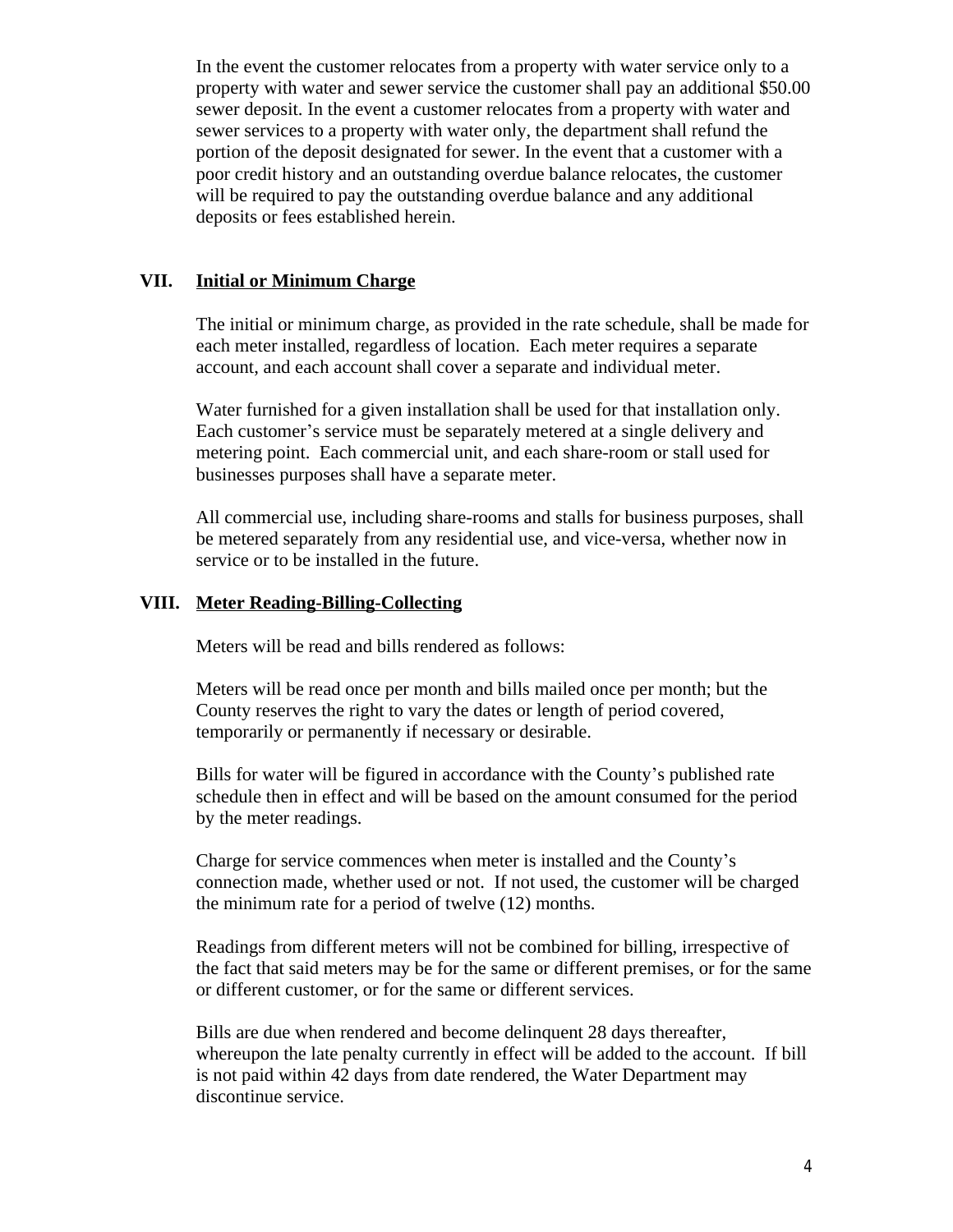Failure to receive bills or notices shall not prevent such bills from becoming delinquent or relieve the consumer from payment.

### **IX. Access to Premises**

Duly authorized agents of the County shall have access at all reasonable hours to the premises of the customer for the purpose of installing or removing County property, inspecting piping, reading or testing meters, or for any other purpose in connection with the County's service and facilities.

Each customer shall grant or convey or shall cause to be granted or conveyed to the County a perpetual easement and right of way across any property owned or controlled by the customer wherever said perpetual easement and right of way is necessary for the County water facilities and lines so as to be able to furnish service to the customer.

# **X. Change of Occupancy**

Not less than three days' notice must be given in person or in writing at the Utilities Department to discontinue service for a change of occupancy.

The outgoing party shall be responsible for all water consumed up to the time of departure, or the time specified for departure, whichever period is longer.

## **XI. Suspension of Service**

When services are discontinued and all bills are paid, the deposit will be refunded.

Upon discontinuance for non-payment of bills, the deposit will be applied by the County toward settlement of the account. Any balance will be refunded to the customer; but if the deposit is not sufficient to cover the bill, the County may proceed to collect the balance in the usual way provided by law for the collection of debts.

Service discontinued for non-payment of bills will be restored only after bills are paid in full, redeposit made, and a reconnect charge paid for each meter reconnected.

The County reserves the right to discontinue its service without notice for the following additional reasons:

- (a) To prevent fraud or abuse
- (b) Customer's willful disregard of County's rules
- (c) Emergency repairs
- (d) Insufficiency of supply due to circumstances beyond the County's control.
- (e) Legal procedures
- (f) Direction of public authorities
- (g) Strikes, riot, fire, flood, accident or any unavoidable cause.

The County may, in addition to prosecution by law under N.C.G.S. 14-151.1, permanently refuse service to any customer who tampers with a meter or other measuring device.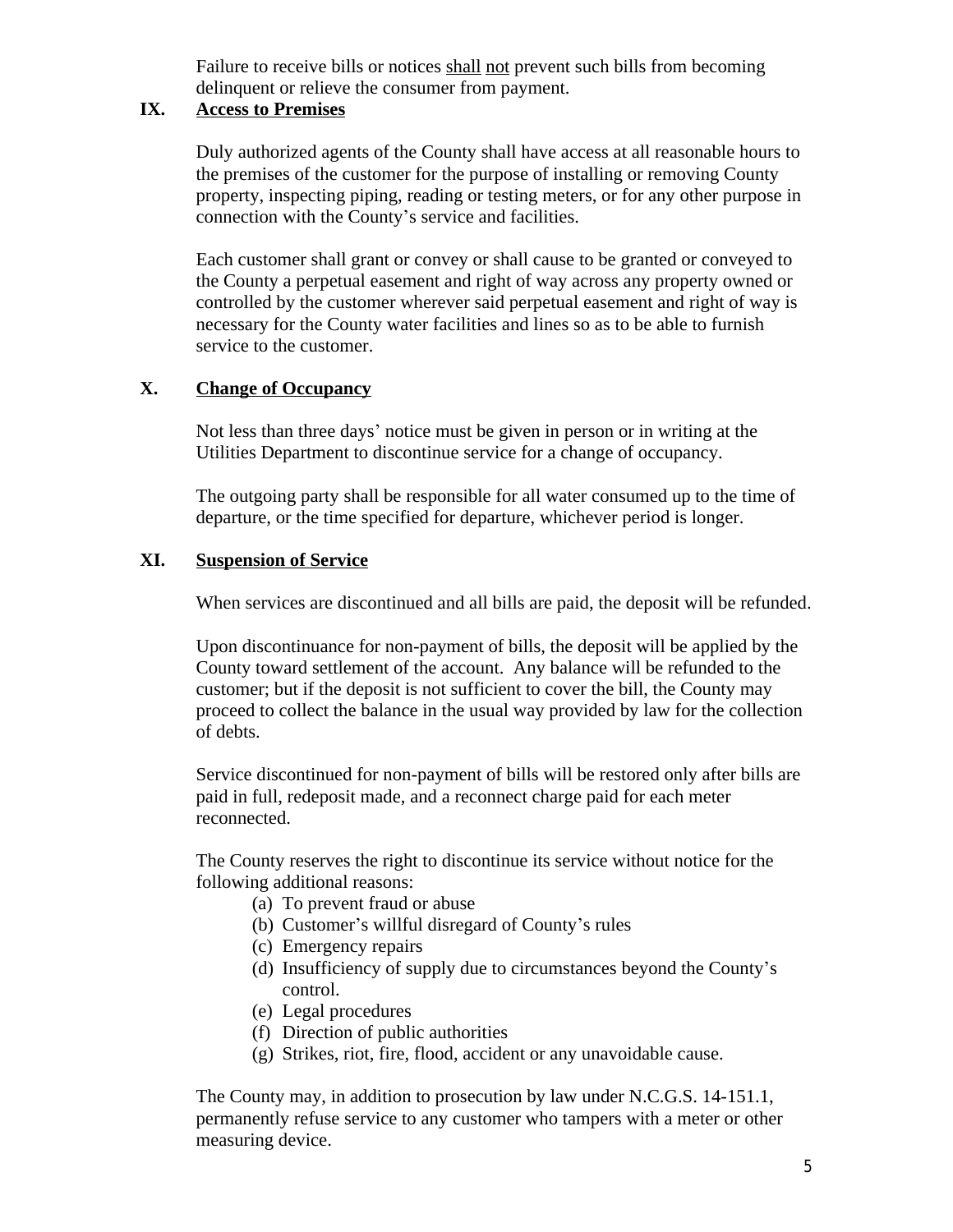The County reserves the right to remove the meter from a discontinued service, requiring a complete reconnection with applicable tap-on fee.

#### **XII. Complaints and Adjustments**

If the customer believes his bill to be in error, he shall present his claim, in person, at the Utilities Department, before the bill becomes delinquent.

Such claim if made after the bill has become delinquent shall not be effective in preventing discontinuance of service as heretofore provided. The customer may pay such bill under protest and said payment shall not prejudice his claim.

The customer is entitled to be heard by a designated County employee (at any time prior to termination of service) at a specified time and address if there is any question about the accuracy or legitimacy of the customer's meter readings or billing. **See Appendix "B" for the Adjustment Policy**.

If the customer is dissatisfied with the result of said hearing, the customer may inform the County Clerk of the customer's desire to appeal the matter to the Board of Commissioners, and the Clerk shall thereupon place the matter on the agenda of the next regular meeting.

The County will make special meter readings at the request of the customer for a "Special Meter Reading Fee" provided, however, that if such special reading discloses that the meter was over-read, no charge will be made.

Meters will be tested at the written request of the customer upon payment to the County of the actual cost to the County of making the test provided; however, that if the meter is found to over-register beyond five per centum (5%) of the correct volume, no charge will be made.

If the seal of a meter is broken by anyone other than the County's representative or if the meter fails to register correctly or is stopped for any cause, the customer shall pay an amount estimated from the record of his previous bills and/or from other proper data.

#### **XIII. Extensions**

Hoke County will make extensions to the county water system under the following conditions:

- (1) Extensions will be allowed (or undertaken) after they are shown to conform to County standards and after the projected extension(s) are shown to be compatible with the plans for the ultimate development of the County.
- (2) Proposed extensions shall be designed to provide orderly growth of the County.
- (3) Proposed extensions must be determined to be feasible from the stand-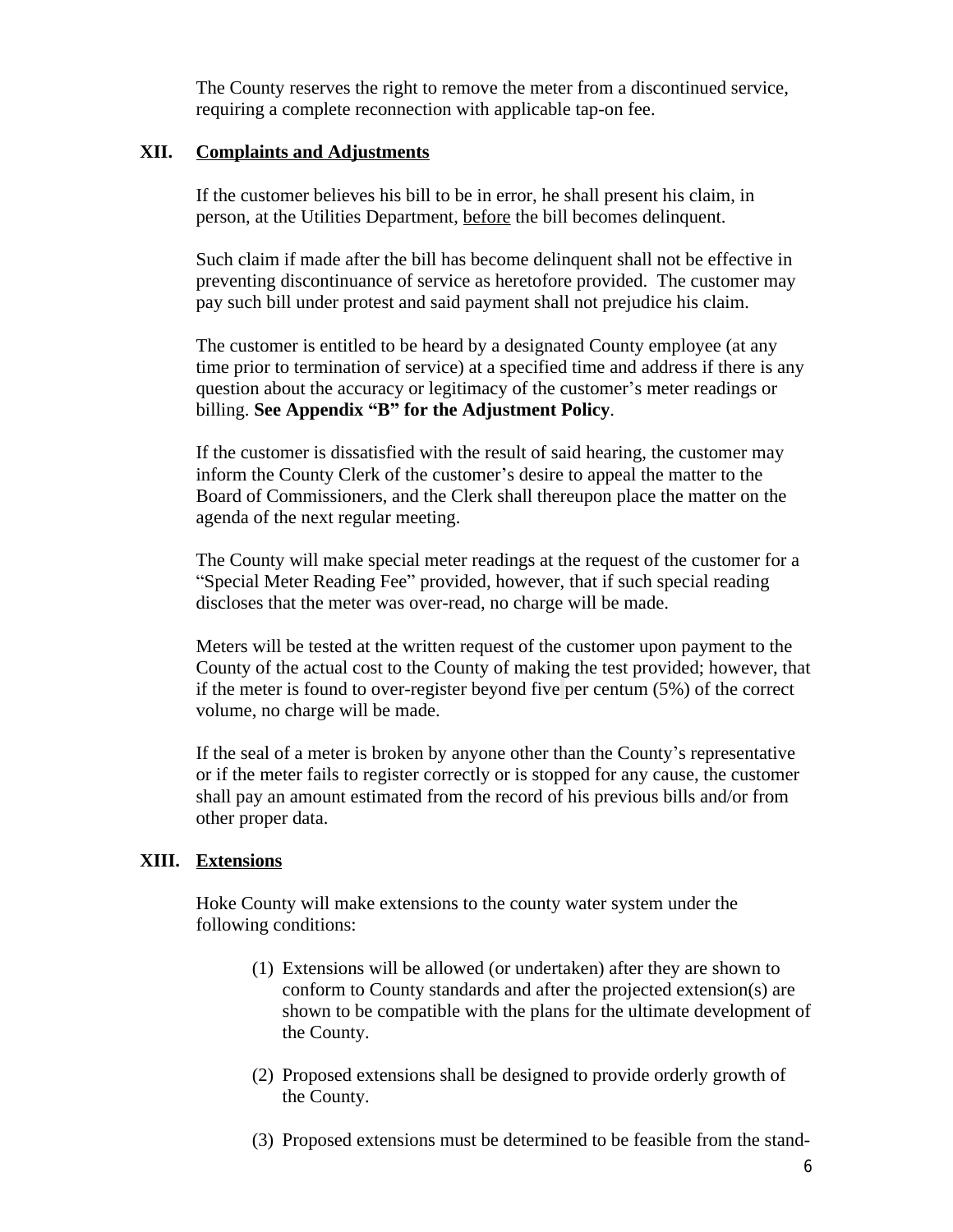point of maintaining a self-supporting water system.

- (4) Extensions will be made by the County only when funds are available and then only upon the approval and direction of the Board of County Commissioners.
- (5) Extensions will be allowed by individuals, firms, partnerships at their expense or under an agreed upon shared cost with the County under the following conditions:
	- (a) County construction standards are met and plans approved by the Board of County Commissioners as set out under subarticles 1, 2, and 3 above.
	- (b) All installations shall be made according to specifications of County, including line sizes and their location, grade, and materials, etc.
	- (c) All extensions will be designed and constructed in accordance with all applicable North Carolina state laws.
	- (d) All lines constructed and connected with the facilities of the County under these policies shall become the property of the County upon their completion and connection to the County system. The County shall have exclusive control of all such lines and will assume responsibility for maintenance, repair, and operation.

## **XIV. Hoke County Responsibility and Liability**

Hoke County shall run a service line from its distribution line to the property line where the distribution line runs immediately adjacent and parallel to the property to be served, and for which a tap-on fee then in effect for each size of meter will be charged.

Hoke County reserves the right to require payment for any service line extending more than immediately adjacent and parallel from the main at the actual cost of installation of the added line; this in addition to the tap-on fee hereto specified. The County shall install its meter at the property or in a location mutually agreed upon with the owner.

When two or more meters are to be installed on the same property for different customers they shall be closely grouped and each clearly designated to which customer it applies.

The County does not assume the responsibility of inspecting the customer's piping or apparatus. County responsibility for maintenance ends at the meter.

Hoke County reserves the right to refuse service unless the customer's lines and/or piping are installed in such a manner that prevents cross-connection or backflow.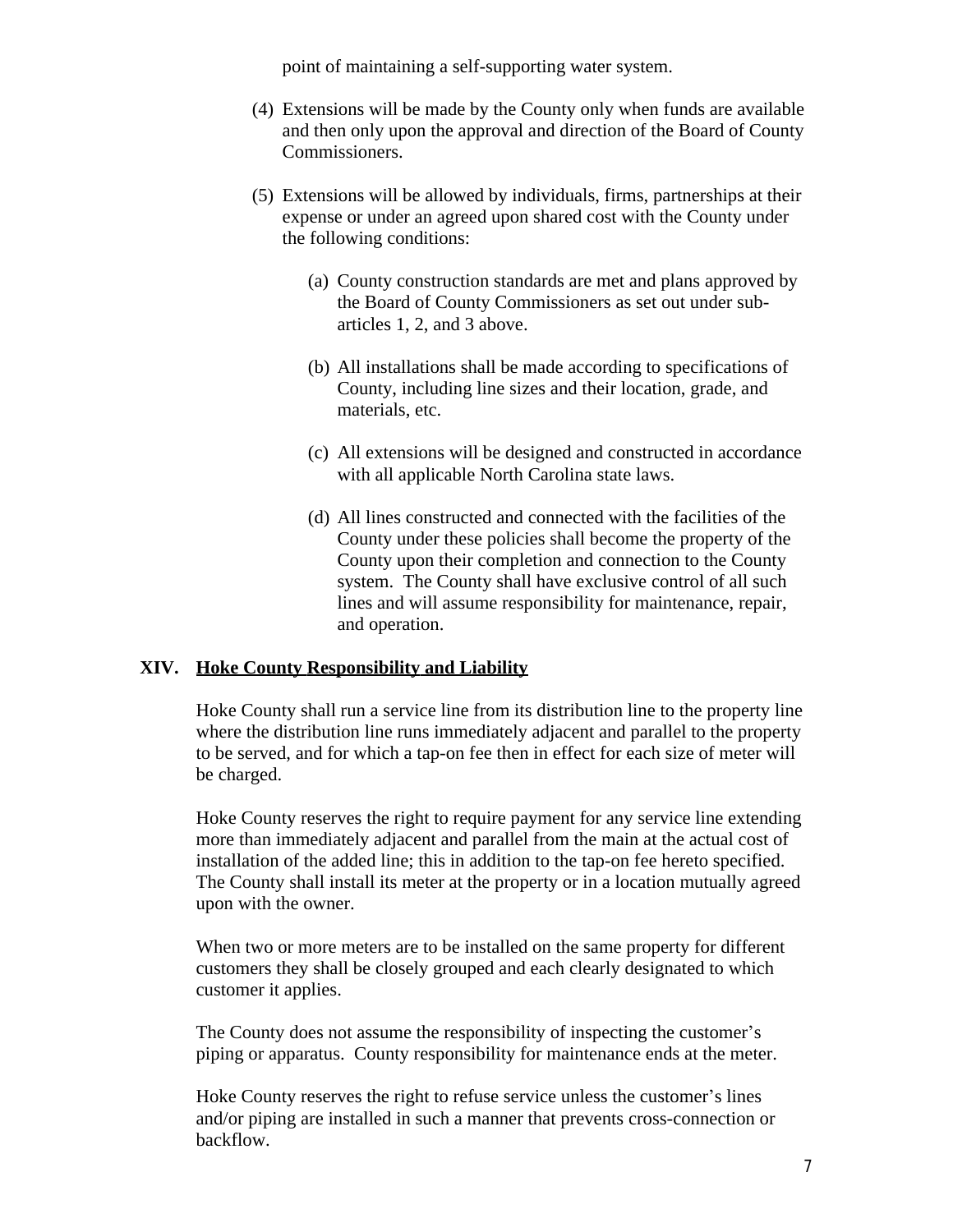The County shall not be liable for damage of any kind whatsoever resulting from water or the use of water on the customer's premises, unless such damage results directly from negligence on the part of the County. The County shall not be responsible for negligence of third persons or forces beyond the control of the County resulting in any interruption of service, or from interruption of service to make repairs and/or other connections.

Under normal conditions, the customer will be notified of any anticipated interruption of service.

### **XV. Customer's Responsibility**

Piping on the customer's premises must be arranged so that the connections are conveniently located with respect to the County's lines or mains.

If the customer's piping on customer premises is arranged so the County is required to provide additional meters, each place metered will be considered a separate and individual account.

Where a meter is placed on the premises of a customer by mutual agreement, a suitable place shall be provided and accessible at all times to a meter reader.

The customer shall furnish and maintain a pressure reducing valve on their side of the meter.

The customer shall furnish and maintain a private cutoff valve on their side of the meter; the County will provide likewise on its side of the meter.

The customer's piping and apparatus shall be installed and maintained by the customer at their expense in a safe and efficient manner in accordance with the County's rules and regulations and in full compliance with the sanitary regulations of the state.

The customer shall guarantee proper protection for the County's property placed on the customer's premises and shall permit access to it only by authorized representatives of the County.

In the event that any loss or damage to the property of the County or any accident or injury to persons or property is caused by or results from the negligence or wrongful act of the customer, his/her agents or employees, the cost of the necessary repairs or replacements shall be paid by the customer to the County; any liability otherwise resulting shall be assumed by the customer.

The amount of such loss or damage or the cost of repairs shall be added to the customer's bill; and if not paid, services may be discontinued by the County.

#### **XVI. Prohibited Activities:**

A customer shall not:

(1) Supply or sell water from the County's system to other persons or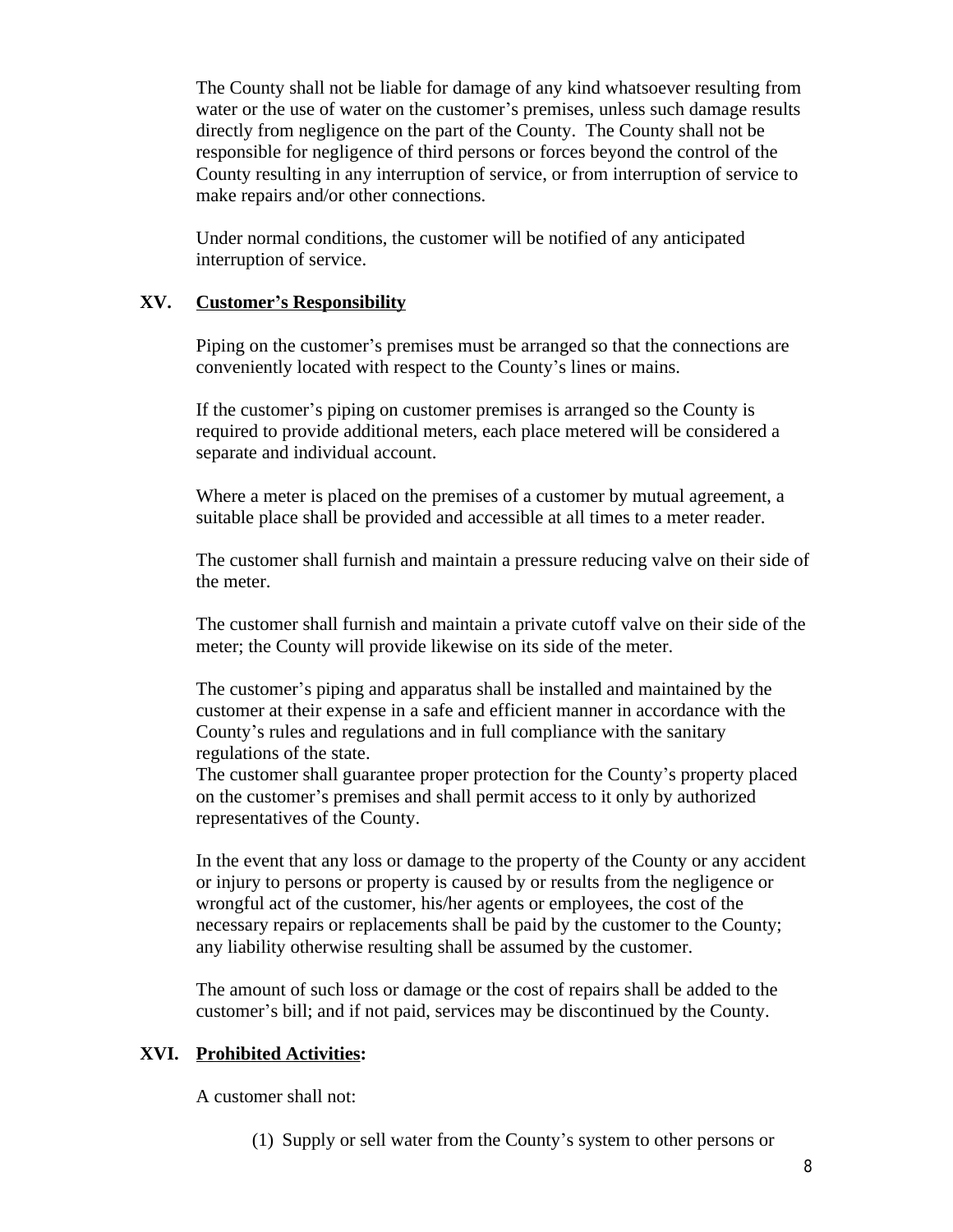carry water away from any hydrant or other such public outlet;

- (2) Manipulate, tamper with, or harm in any manner whatsoever any water line, main, or appurtenance or any other part of the water system; per G.S. 14-151.1
- (3) Tamper with the water meter so as to alter the true reading for the amount of water consumed; per G.S. 14-151.1
- (4) Attach or cause to be attached any connection to the water line before the water meter; and
- (5) Knowingly make any false statement, representation, or certification in any application, record, report, plan or other document filed or required to be maintained under the Rules and Regulations.

### **XVII. Abridgement or Modification of Rules**

No promise, agreement, or representation of any employee of the County shall be binding upon the Water Department except as it shall have been agreed upon in writing and signed and accepted by the County Board of Commissioners through proper governmental channels.

No modification of rates or any of the rules and regulations shall be made by any agent of the County. This can be done only by the Hoke County Board of Commissioners.

All prices included in these rules and regulations or their appendices are subject to change at any time, when deemed necessary, by action of the Hoke County Board of Commissioners.

#### **XVIII. Notification and Connection**

Notification:

 Hoke County will notify water users when the lines in their area have been accepted by the County and are available for service.

#### Connection:

 After notification, a connection can be made between the structure and the meter. The Customer will be required to obtain a permit from the County Inspections Office. The County will then make a physical inspection of the connection and service line. Upon approval, the County will turn on the water connections between the meter and the water user's plumbing system. The user's plumbing system shall meet all applicable requirements of the State Building Code (as it relates to plumbing) including the use of 160-psi service line at a minimum. An approved cut-off valve shall be installed between the meter and the structure. Each user's existing well must be physically disconnected from the County system. State law prohibits the installation of water lines through a septic tank drain field or within ten feet of a septic tank. Water shall not be turned on by anyone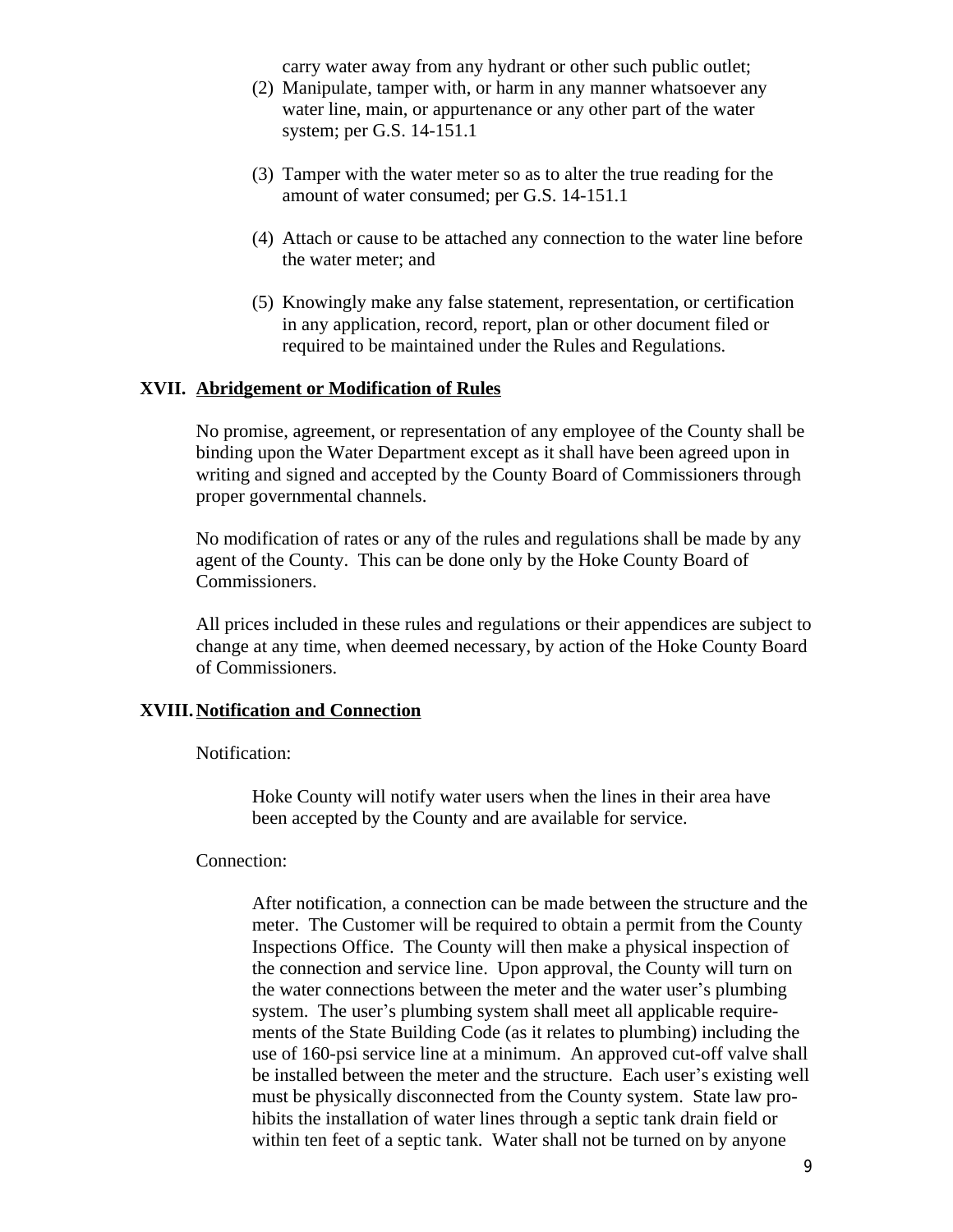other than the County.

# **XIX. Property Protection**

When customers set service with Hoke County Public Works they agree to our policies. This agreement between Hoke County Public Works and the customer is necessary before activating services. Each service is a different agreement by policy. The responsibility of the customer by policy in brief is to pay for their billing in a timely manner and that the service(s) should have a protective device on it to protect the appliances and property of the customer.

The responsibility to install these devices is the customers.

- Water Pressure control devices to prevent too much pressure from entering the plumbing lines. (There is a minimum pressure of 30 PSI but no maximum pressure supply.)
- Sewer A back-water valve to be installed between the lateral tap of the sewer main connection and the house. This prevents a back-up of sewage in the home.

# **XX. Additional Requirements**

All additions to Hoke County infrastructure must meet the requirements set forth in:

- 1. Hoke County Subdivision Ordinance
- 2. Hoke County Water System Construction Specifications
- 3. Hoke County Water System Construction Special Provisions
- 4. Hoke County Sewer Construction Standards ( City of Raeford or PWC Standards as applicable)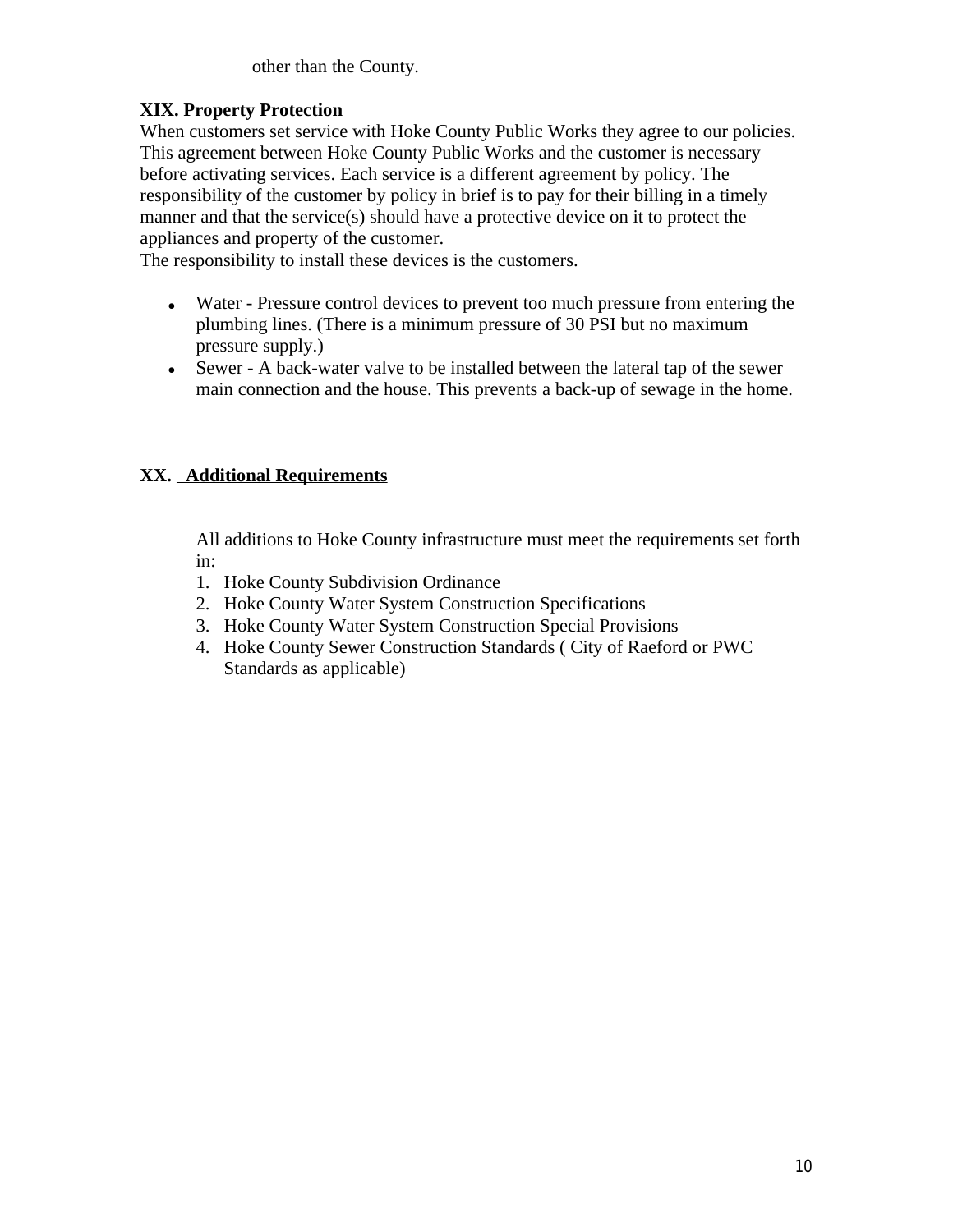# **XXI. Adoption of Rules:**

Until further notice of the Board of Commissioners of the County of Hoke, the rules and regulations hereinabove set out, are hereby adopted as of the date hereof to become effective on and after \_\_\_\_\_\_\_\_\_\_\_\_\_\_\_\_.

> COUNTY OF HOKE BOARD OF COMMISSIONERS

 $BY:$ 

 James A. Leach Chairman

Attest:

\_\_\_\_\_\_\_\_\_\_\_\_\_\_\_\_\_\_\_\_\_\_\_\_\_\_\_\_ Linda Revels Clerk to the Board

> Revised: 6/02 2/11 2/05 6/11 2/07 7/12 9/08 5/13 1/09 1/14 7/09 7/10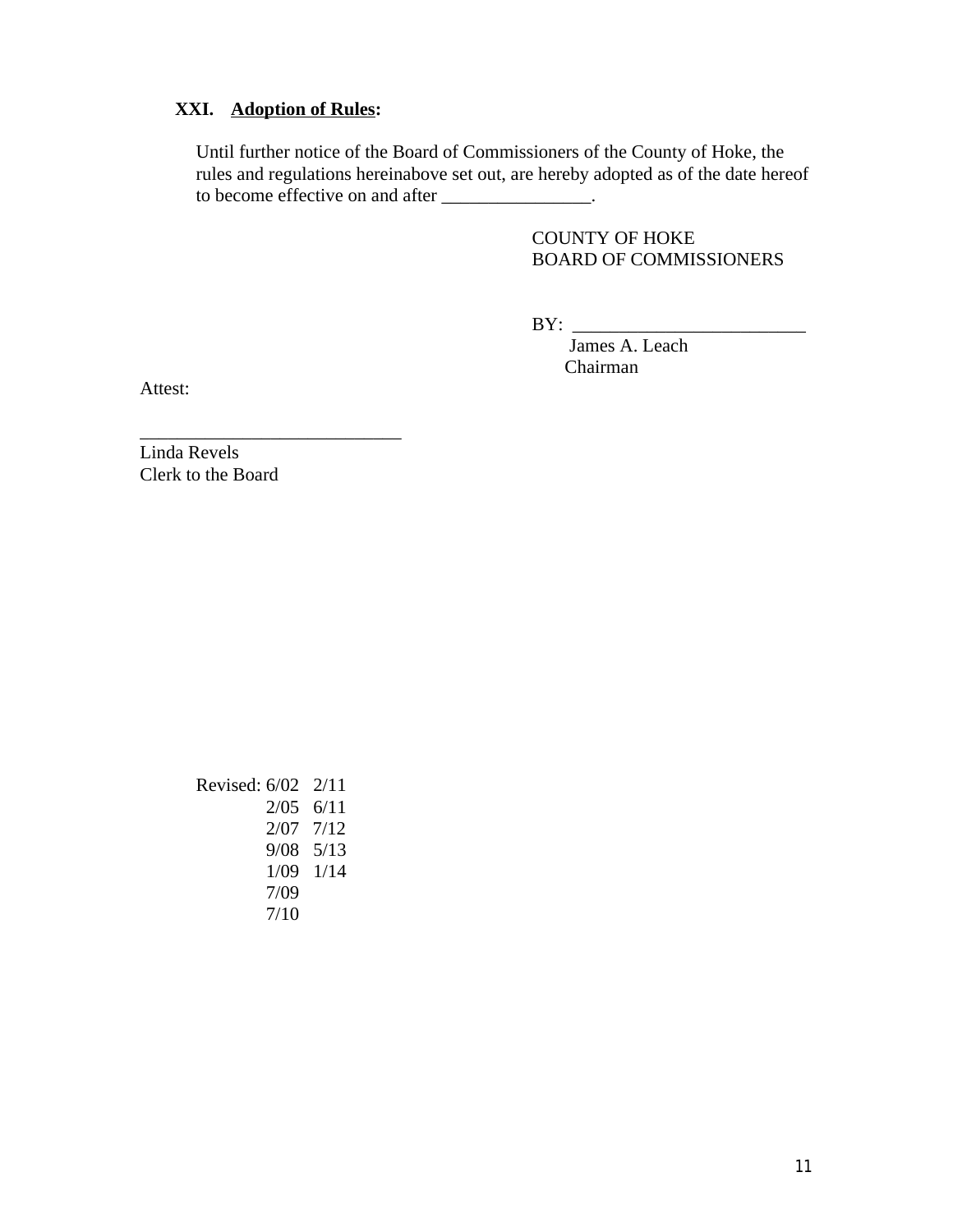### **APPENDIX "A"**

### **WATER RATE SCHEDULE**

#### RESIDENTIAL RATE

| Fixed (Minimum) rate:         | \$9.25                   |
|-------------------------------|--------------------------|
| 0-10,000 Gallons              | \$ 3.75 per 1000 Gallons |
| 10,001-20,000 Gallons         | \$5.25 per 1000 Gallons  |
| Over 20,001 Gallons           | \$7.75 per 1000 Gallons  |
| <b>Rate Stabilization Fee</b> | \$2.00                   |
| <b>COMMERCIAL RATE</b>        |                          |
| Fixed (Minimum) rate:         | \$12.25                  |
| Rate per 1000 Gallons:        | \$4.45                   |

# MULTIPLE UNIT CONNECTIONS (Master metered)

Billed at the residential rate per unit connected to the meter. The flat rate shall include the first 2,000 gallons of water consumption, no sewer usage is included.

## **SEWER RATE SCHEDULE**

# RESIDENTIAL RATE

| Fixed (Minimum) rate:                 | \$16.00 |
|---------------------------------------|---------|
| Rate per 1000 Gallons:                | \$ 6.60 |
| <b>Operations and Maintenance Fee</b> | \$4.00  |

#### COMMERCIAL RATE

| Fixed (Minimum) rate:                 | \$17.64 |
|---------------------------------------|---------|
| Rate per 1000 Gallons:                | \$4.90  |
| <b>Operations and Maintenance Fee</b> | \$4.00  |

### **OTHER FEES**

| Late Penalty                                                                                                               |     | 5.00  |
|----------------------------------------------------------------------------------------------------------------------------|-----|-------|
| <b>Activation/Transfer Fee</b><br>(One-time fee for creating new account or<br>Transferring service to another location)   | \$  | 20.00 |
| Reconnect Fee - Business hours<br>(Administrative charge to re-establish service after)<br>discontinuance for non-payment) | \$. | 25.00 |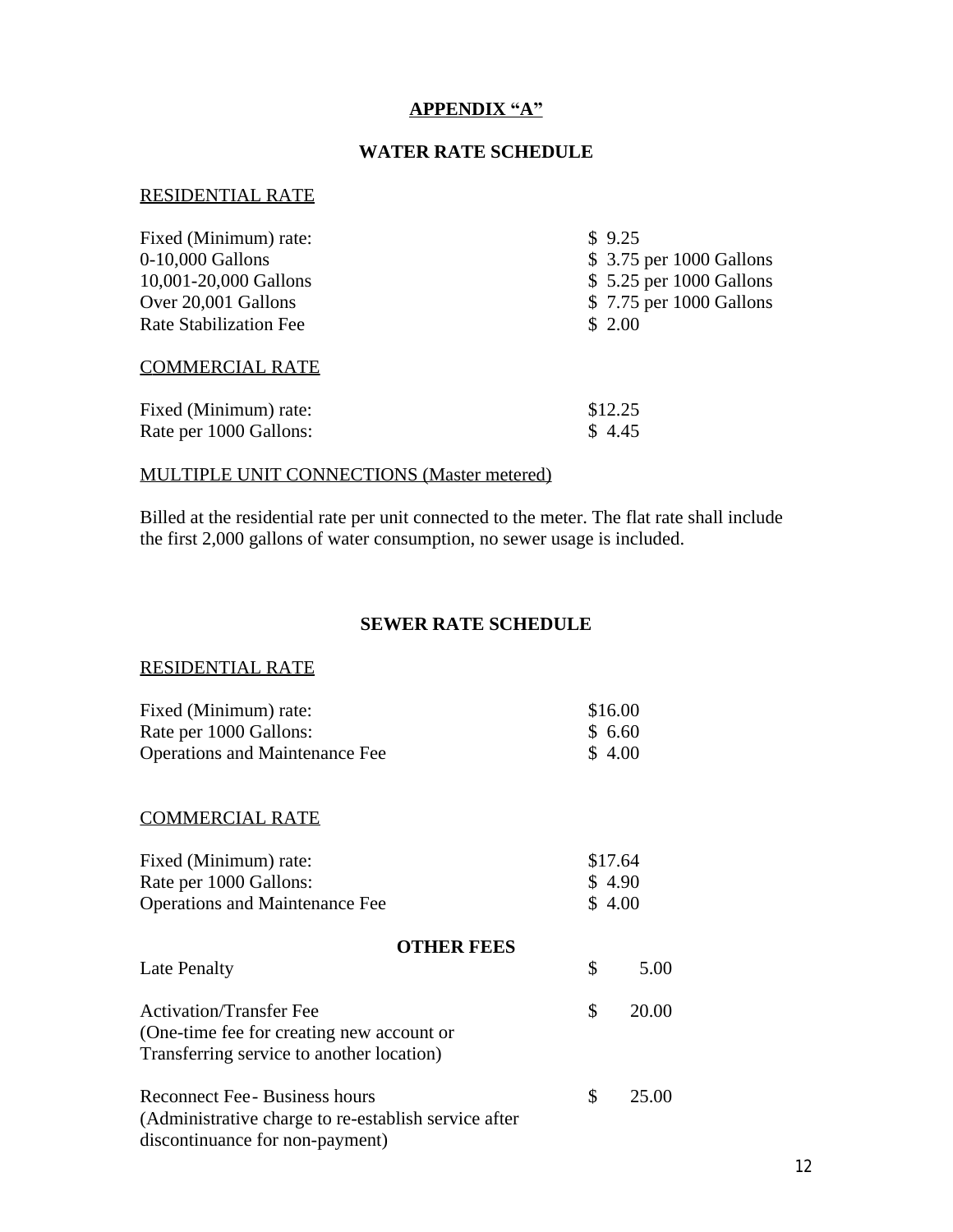| After-Hours Reconnect Fee | $\$\,$ 75.00 |
|---------------------------|--------------|
| (Available until 9:00 pm) |              |

Special Meter Reading  $\qquad \qquad$  \$ 10.00 (Performed at request of customer; no charge if initial reading was over-read)

| Meter Verification Fee<br>(Meter removed and taken to testing facility;<br>performed at written request of customer;<br>no charge if meter over-registers by more than 5%) | \$                                                                                                                                         | 50.00 |
|----------------------------------------------------------------------------------------------------------------------------------------------------------------------------|--------------------------------------------------------------------------------------------------------------------------------------------|-------|
| <b>Flow Test</b>                                                                                                                                                           | \$                                                                                                                                         | 50.00 |
| *Returned Check Fee                                                                                                                                                        | \$<br>25.00<br>$+$ Amount of check<br><b>CASH, CREDIT OR</b><br><b>DEBIT CARD, MONEY</b><br><b>ORDER OR CERTIFIED</b><br><b>CHECK ONLY</b> |       |

#### **TAP FEE SCHEDULE**

# **TAP-ON FEES (To Include Irrigation)**

(1) Construction-Phase Rate:

The tap-on fee during the construction of the water distribution system will be as follows:

| Meter Size         | <b>Established Fee</b> |  |
|--------------------|------------------------|--|
| $\frac{3}{4}$ inch | \$50.00                |  |
| 1 inch             | \$100.00               |  |
| Larger than $1$ "  | <b>Standard Rate</b>   |  |

(2) Future Services:

Customers not wishing an immediate connection to the water system, but who wish to take advantage of the discounted tap-on fees available during the construction phase may sign up for a "future service" tap at the following rates:

| Meter Size         | <b>Established Fee</b> |
|--------------------|------------------------|
| $\frac{3}{4}$ inch | \$150.00               |
| 1 inch             | \$250.00               |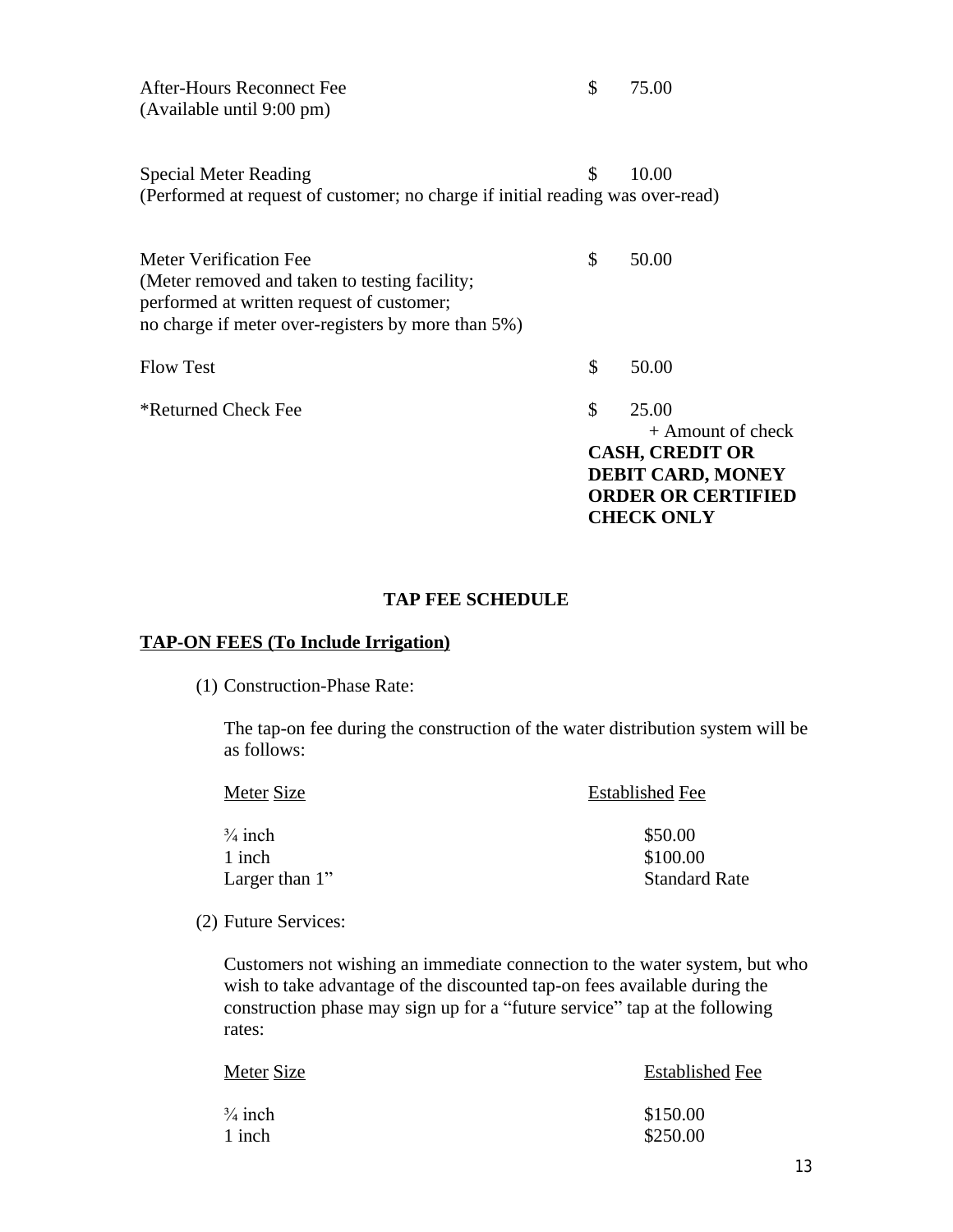Larger than 1" Standard Rate

Future Service rates apply only during the construction phase of the distribution system.

With a "Future Service" tap, a meter is not installed until requested by the customer. No monthly billing until meter installed.

#### (3) Water Laterals

| 1"                      | \$1,390 |
|-------------------------|---------|
| 2"                      | \$1,425 |
| 2" meter vault          | \$1,345 |
| $1$ " split(new)        | 305     |
| 1" split(existing poly) | 420     |
| 1" split(existing cop.) | 425     |
| $2$ " split             | \$1,760 |

For sizes larger than 2", cost shall be fixed at total cost of labor and materials for installation plus 12% of system overhead.

| (4) Sewer Laterals |         |
|--------------------|---------|
| 4" lateral         | \$1,775 |
| 6" lateral         | \$1,960 |

Exception: In an effort to assist LMI (Low to Moderate Income) property Owners, who are and have been established in the community, connect to the Hoke County Water System the Board of Commissioners offer the following Exception: Residents of Hoke County who owned a home 5 years prior to the placement of a county water main adjacent to their property shall have the tap fee reduced to  $$200 (34"$  tap only, does not include irrigation meters). This exception shall apply only to Water Improvement Phases I-IV.

(5) Facilities Investment Fees - Residential and Commercial

| Size of Meter  | Water   | Sewer   |
|----------------|---------|---------|
| 5/8"           | \$540   | \$1,200 |
| 1"             | \$1,350 | \$3,000 |
| $1\frac{1}{2}$ | \$2,700 | \$6,000 |
| 2"             | \$4,320 | \$9,600 |

(6) Main Extension Charges:

| Residential | $\frac{3}{4}$ " & 1" water | \$1,580 |
|-------------|----------------------------|---------|
|             |                            |         |

4" sewer \$2,950

Nonresidential

Water - \$17.60 per front ft. (minimum \$1,580)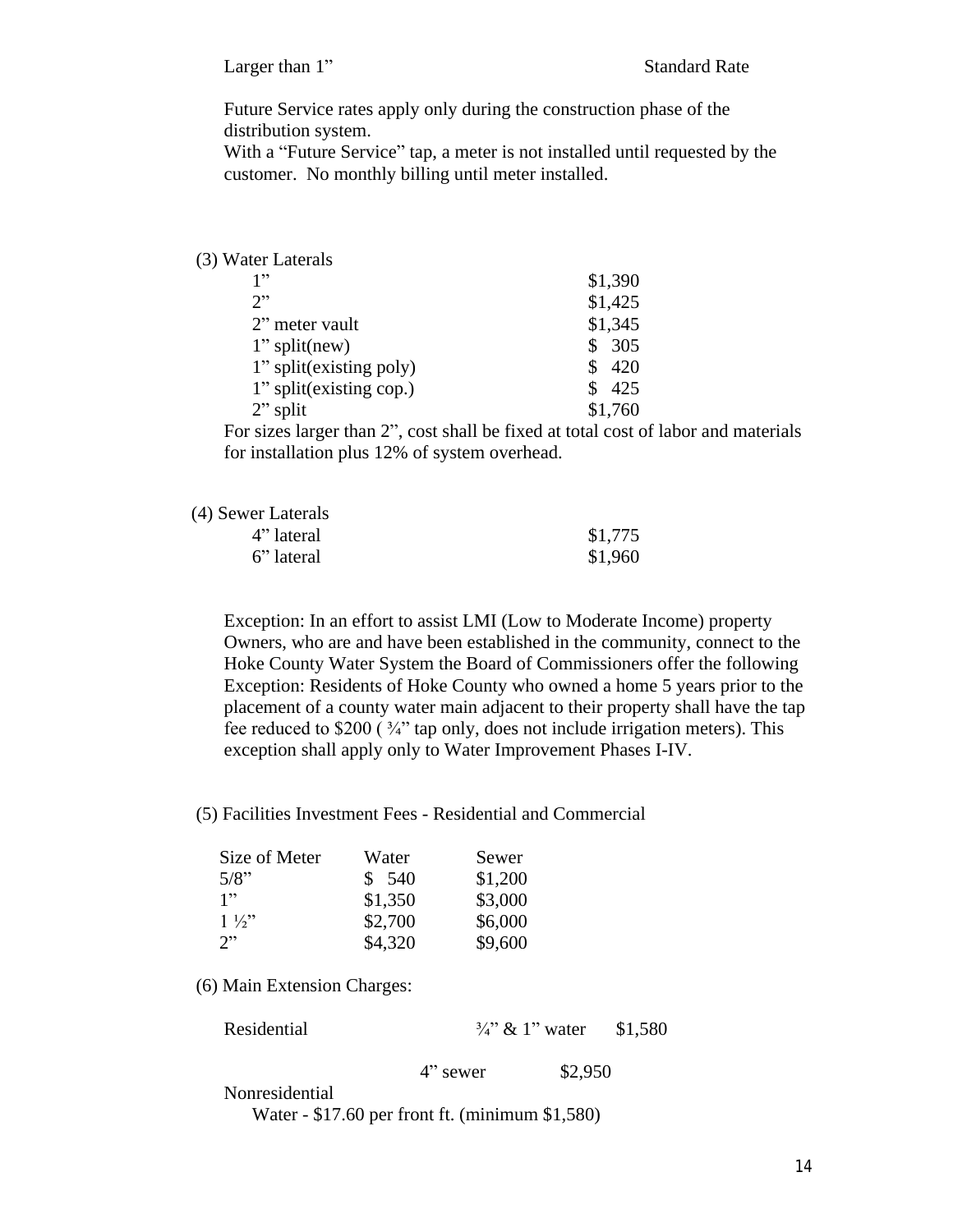# **Effective 07/01/2009 – FIF's will be charged to all new water users to include irrigation services**

FIF's are based on cost per gal per day of capacity of \$1.77 for water and \$6.00 for sewer. The formula uses a meter capacity ratio of 1 for 5/8" meter, 2.5 for 1" meter, 5.0 for  $1\frac{1}{2}$ " meter and 8.0 for 2" meter. The calculation assumes peak water usage of 303.2 gpd and sewer at 200 gpd. For meters greater than 2 inches, the FIF will be calculated for each new customer based on estimated water usage applied to the cost per gallon per day of capacity at \$1.77 for water and \$6.00 for sewer.

Multi-family W&S FIF to be calculated using 45% of 5/8" meter.

FIF for residential irrigation meters will be computed at 30% of a 1" meter (\$405).

In addition to the standard water FIF for new subdivision development less than fifty (50) lots where well dedication or payment in lieu of is not applicable and for non-residential development where well dedication or payment in lieu of is not applicable, the Water FIF is increased by \$.70 per gallon per day of anticipated daily flow requirements to offset such demand on capacity.

Unless otherwise agreed by Hoke County Utility Department, flow requirements used to determine water and sewer FIFs for water meter sizes greater than 2" shall be based on an engineering estimate or at Hoke County's option, as set forth in NC DENR public water supply design criteria as applicable to the development type at the time of such request. Regardless of which approach is used in determining anticipated demand, Hoke County reserves the right after 12 months of actual usage to conduct an engineering analysis based on actual data. If the actual usage is more or less than 10% of the original engineer's estimate, an adjustment will be made to the FIF due.

#### **Effective February 5, 2007 the following are exempt from the FIF Fee**

- 1. Gift Deed Lots as defined within the Hoke County Sub-division Ordinance.
- 2. The combination or recombination of portions of previously sub-divided and recorded lots where the total number of lots is not increased and the resultant lots are equal to or exceed the standards of the county sub-division ordinance and where no street right-of-way dedication is involved.
- 3. The division of a land into parcels greater than 10 acres where no street right-of-way Dedication is involved.
- 4. The division of a tract in single ownership whose entire area is no greater than 2 acres into no more than 3 lots, where no street right-of-way dedication is involved.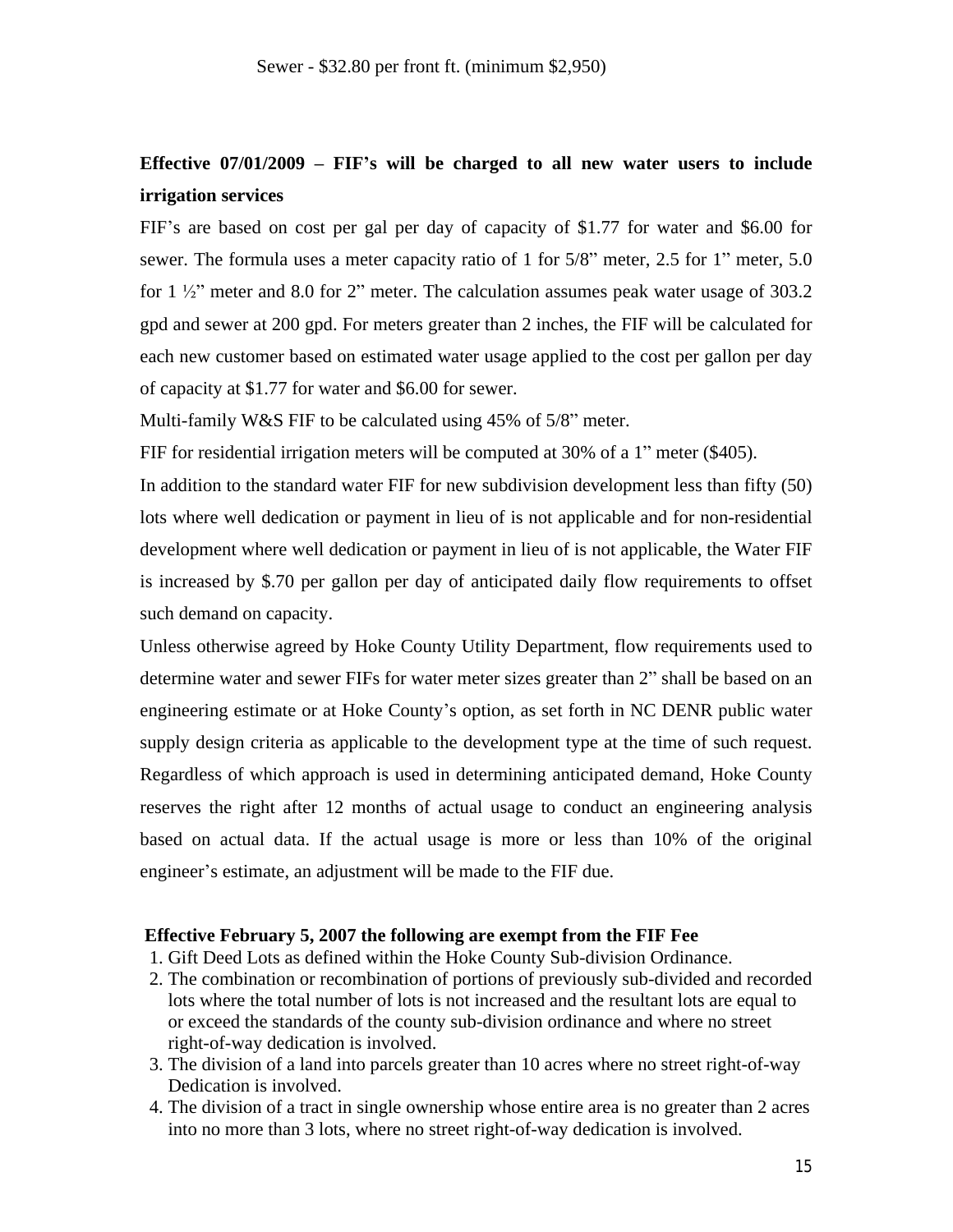5. Existing lots, not sub-divided, bordered by a Hoke County Water System main.

# **BILLING POLICY**

In order to insure that all customers have a thorough understanding of our policies and procedures for water billing and collections, the Utilities Department has prepared the following information. A complete set of the Rules and Regulations for the Utilities Department is available upon request.

#### **Billing Cycles**

The County is divided into sections and these make up billing cycles. Billing Cycle 10 includes the Northeastern portion of Hoke County; Billing Cycle 15 includes Westgate Billing Cycle 20 includes the McDougald Downs/Colonial Charters area. Billing Cycle 30 includes the Western portion of Hoke County; and Billing Cycle 40 includes the Southern portion of Hoke County; Billing Cycle 50 includes Raeford Fields.

#### **Meter Reading**

Meter reading dates for each section are as follows: Meters are read for Cycle 10 on or about the last day of each month. Meters are read for Cycle 15 on or about the last day of each month. Meters are read for Cycle 20 on or about the fourth day of each month. Meters are read for Cycle 30 on or about the ninth day of each month. Meters are read for Cycle 40 on or about the nineteenth day of each month. Meters are read for Cycle 50 on or about the twenty-sixth day of each month.

## **Billing**

Bills are calculated and mailed as soon as possible after meters are read. Billing dates for each cycle are as follows:

| Billing Cycle 10 | Billed on the first          |
|------------------|------------------------------|
| Billing Cycle 15 | Billed on the third          |
| Billing Cycle 20 | Billed on the fifth          |
| Billing Cycle 30 | Billed on the tenth          |
| Billing Cycle 40 | Billed on the twentieth      |
| Billing Cycle 50 | Billed on the twenty-seventh |
|                  |                              |

The Utilities Department reserves the right to vary billing dates as needed. You should always receive your bill within seven days of the billing date. For example, Cycle 10 customers should receive their bills no later than the seventh of the month. If you do not receive your bill, please call the Utilities Department. We will verify your address and tell you how much you owe. If you desire a duplicate bill, we will mail one to you.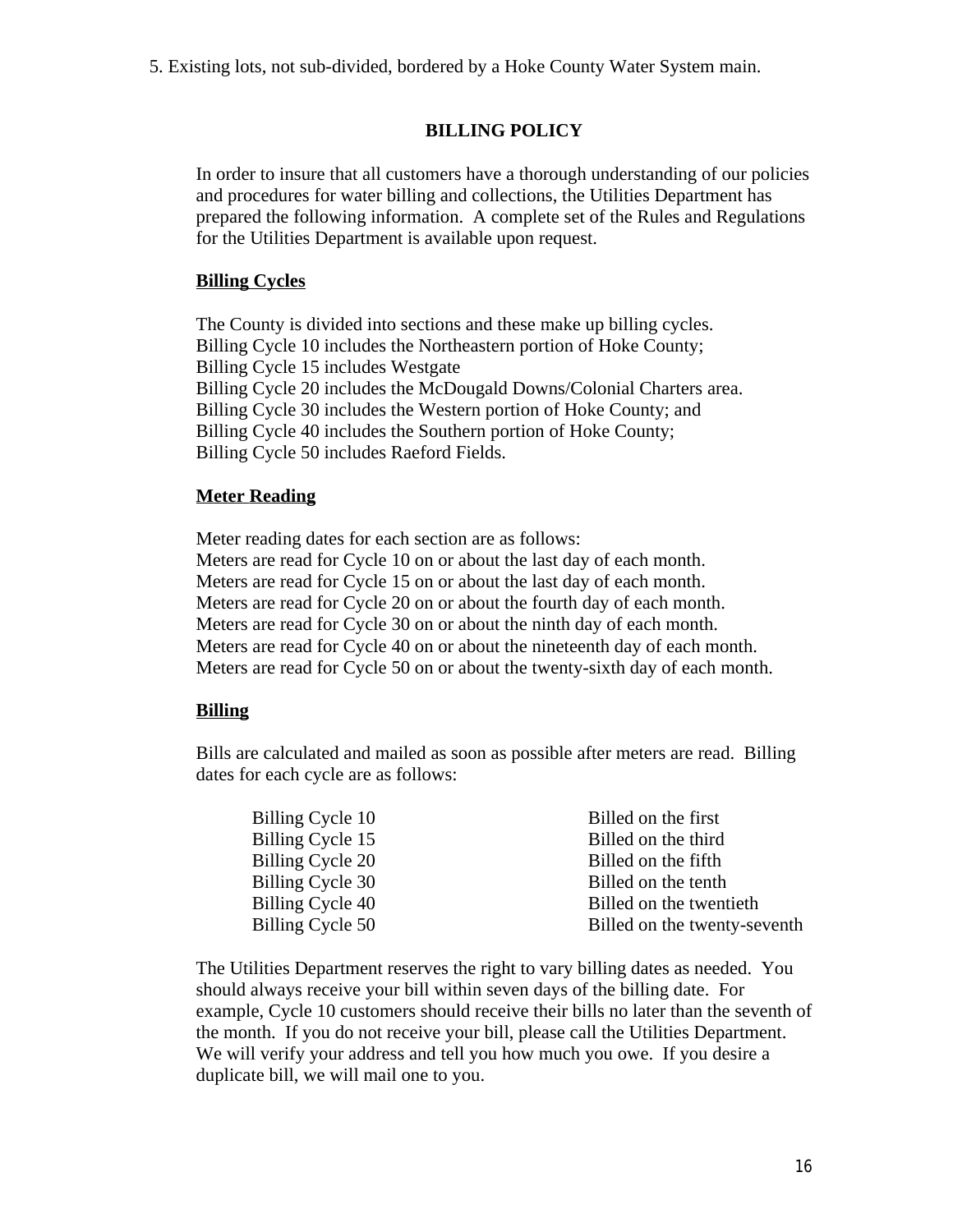Please make sure that we have your correct address, so that you will receive your bill in a timely manner. *Failure to receive your bill will not prevent such bill from becoming delinquent.*

# **Payments**

Remit payments to the Utilities Department, located in the Old National Guard Armory building at 423 E. Central Avenue in Raeford. You may pay in the office, or you may mail your payment to **P.O. Box 1500, Raeford, NC 28376.**  Paying by phone with Visa or MasterCard is also available through our IVR automated system by calling (877) 885-7968. A night deposit box, located in front of the Old Armory building, is available for after-hours payments only. We cannot be responsible for cash left in the night deposit box; therefore, please leave only checks or money orders in the box. Payments left in the night deposit box will be posted on the next business day.

All returned checks are subject to a \$25.00 collection charge.

# **Late Fees**

If payment is not received within **28 days of the billing date**, which is shown on your bill, we will add a \$5.00 late fee to your account.

# **Cutoffs**

Service will be disconnected if payment of your bill is not received in the Utilities Department office within **42 days of the billing date**. It is not our policy to call customers prior to disconnection of service. In order to maintain fairness to all our customers, we cannot give extensions on bills.

The cutoff list will be generated at 5:01 pm on the day prior to disconnection. If your account is on the cutoff list you will be charged a \$25.00 non-payment fee in addition to the total amount due shown on your bill. This non-payment fee applies to all accounts shown on the cutoff list. Reconnects after hours are available from 5:00 pm until 9:00 pm for a fee of \$75.00.

# **Questions**

If you have any questions regarding billing or service, please call the Utilities Department staff at (910) 875-6704 or (800) 618-2426. For after-hours emergencies, call the Hoke County Emergency Communications Center at (910) 875-2135 and have them page the on-call person for the Utilities Department.

# **APPENDIX "B"**

# **Adjustment Policy:**

## Purpose: